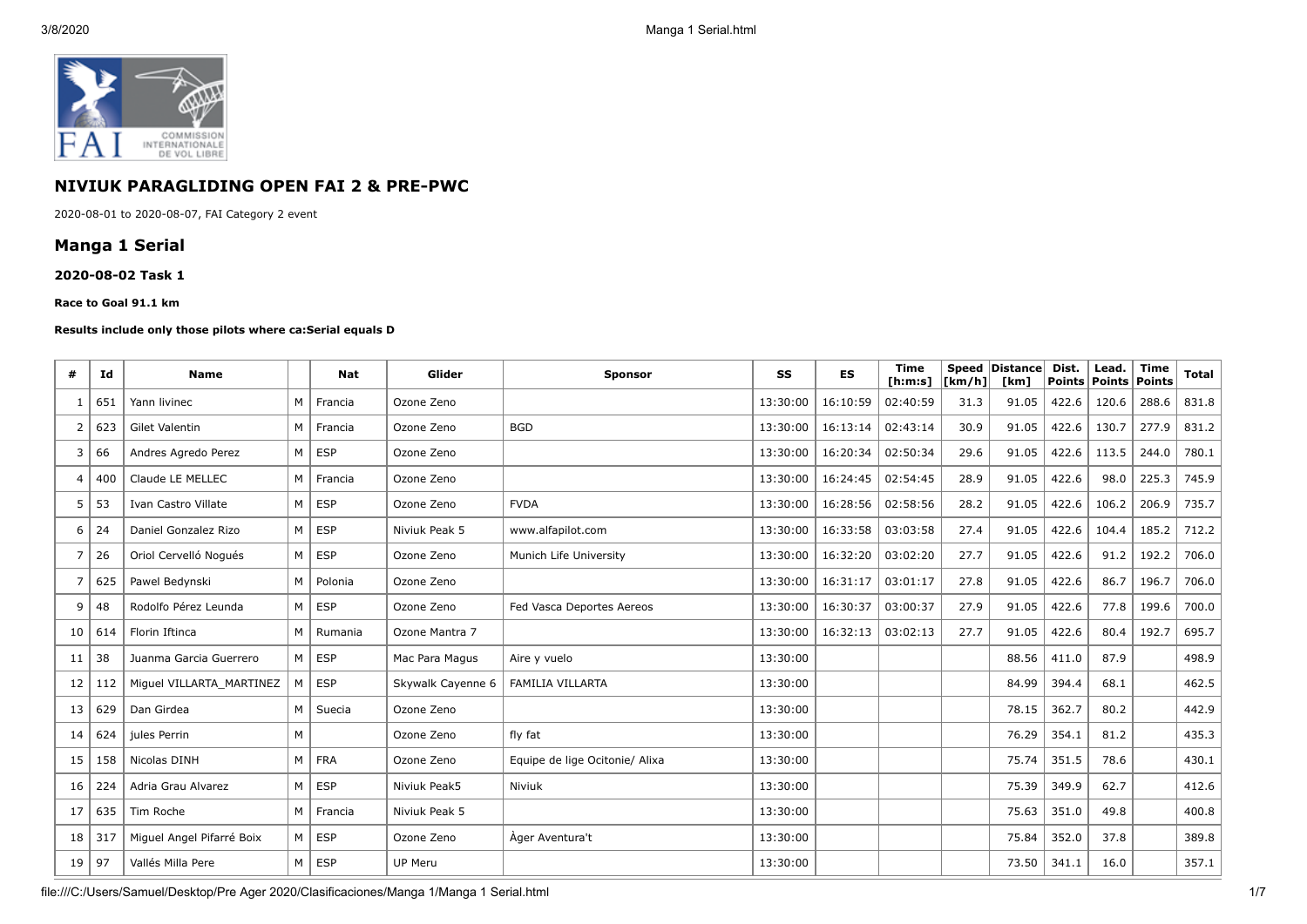| #   | Id  | <b>Name</b>                |   | Nat           | Glider           | <b>Sponsor</b>                              | SS       | ES | Time<br>[h:m:s] | [km/h] | Speed Distance<br>[km] | Dist.<br>Points | Lead.<br>Points Points | Time | Total |
|-----|-----|----------------------------|---|---------------|------------------|---------------------------------------------|----------|----|-----------------|--------|------------------------|-----------------|------------------------|------|-------|
| 20  | 180 | Prune Delaris              | F | Francia       | Ozone Zeno       | Pole espoir vol libre                       | 13:30:00 |    |                 |        | 70.32                  | 326.3           | 24.5                   |      | 350.8 |
| 21  | 44  | Sergi Ballester Pi         | М | <b>ESP</b>    | Niviuk Peak 5    |                                             | 13:30:00 |    |                 |        | 69.93                  | 324.5           | 14.1                   |      | 338.6 |
| 22  | 31  | Paco Navarro González      | М | <b>ESP</b>    | Mac Para Magus   | www.aireyvuelo.com                          | 13:30:00 |    |                 |        | 68.16                  | 316.3           |                        |      | 316.3 |
| 23  | 605 | Jan Rentowski              | М | POL           | UP Meru          | gringofly.com High Adventure UP Paragliders | 13:30:00 |    |                 |        | 62.25                  | 288.9           |                        |      | 288.9 |
| 24  | 22  | Gorka Tornos zabala        | М | <b>ESP</b>    | Ozone Zeno       | <b>FVDA</b>                                 | 13:30:00 |    |                 |        | 60.91                  | 282.7           |                        |      | 282.7 |
| 25  | 86  | Gorka Uribe Aldekoa        | M | <b>ESP</b>    | Ozone Mantra 7   | EAKF O FEDERACIÓN VASCA                     | 13:30:00 |    |                 |        | 59.75                  | 277.3           |                        |      | 277.3 |
| 25  | 156 | Albert Pol Font            | М | <b>ESP</b>    | Niviuk Ikuma     |                                             | 13:30:00 |    |                 |        | 59.75                  | 277.3           |                        |      | 277.3 |
| 27  | 79  | Antonio Ramos Moyano       | М | <b>ESP</b>    | Gin Puma         | T.royo arilla, tenapark, iparapente         | 13:30:00 |    |                 |        | 57.16                  | 265.3           |                        |      | 265.3 |
| 28  | 51  | Virgilio Ortiz Martín      | M | <b>ESP</b>    | Ozone Zeno       | Vinos Fortis Montaraz                       | 13:30:00 |    |                 |        | 42.76                  | 198.4           |                        |      | 198.4 |
| 29  | 612 | Håkan Lindqvist            | M | Suecia        | Ozone Zeno       |                                             | 13:30:00 |    |                 |        | 42.71                  | 198.2           |                        |      | 198.2 |
| 30  | 628 | Victor Bergelin            | М | Suecia        | Ozone Zeno       |                                             | 13:30:00 |    |                 |        | 40.74                  | 189.1           |                        |      | 189.1 |
| 31  | 410 | Nando Silla Martínez       | М | <b>ESP</b>    | <b>BGD Cure</b>  | fdacv.com, appifly.org                      | 13:30:00 |    |                 |        | 40.63                  | 188.6           |                        |      | 188.6 |
| 32  | 646 | Dawid Krajewski            | M | Polonia       | UP Summit XC 4   |                                             | 13:30:00 |    |                 |        | 39.92                  | 185.3           |                        |      | 185.3 |
| 33  | 178 | Eva Vinuesa Prieto         | F | <b>ESP</b>    | Ozone Rush 5     |                                             | 13:30:00 |    |                 |        | 34.20                  | 158.7           |                        |      | 158.7 |
| 34  | 322 | Fermin Montaner Morant     | М | <b>ESP</b>    | Nova Sector      | montaner.de                                 | 13:30:00 |    |                 |        | 34.00                  | 157.8           |                        |      | 157.8 |
| 35  | 637 | ricardo raats              | M |               | Ozone Mantra 7   |                                             | 13:30:00 |    |                 |        | 32.77                  | 152.1           |                        |      | 152.1 |
| 36  | 638 | Ricardo Mota Leite         | М | Portugal      | Ozone Mantra 6   | AbouaAboua                                  | 13:30:00 |    |                 |        | 32.54                  | 151.0           |                        |      | 151.0 |
| 37  | 306 | Gadi Wolff                 | M | <b>GER</b>    | <b>BGD Lynix</b> |                                             | 13:30:00 |    |                 |        | 32.18                  | 149.3           |                        |      | 149.3 |
| 38  | 302 | Kalim Kostadinov           | М | <b>BUL</b>    | Niviuk Artik 5   | SlyNomad Bulgaria, GreenPeace Bulgaria      | 13:30:00 |    |                 |        | 32.09                  | 148.9           |                        |      | 148.9 |
| 39  | 115 | Jordi Roset Ilobet         | М | <b>ESP</b>    | Ozone Alpina 3   |                                             | 13:30:00 |    |                 |        | 29.74                  | 138.0           |                        |      | 138.0 |
| 40  | 103 | Chechu Martinez Rojano     | М | <b>ESP</b>    | Skywalk Spice    | RODEO STAR_FGT                              | 13:30:00 |    |                 |        | 28.59                  | 132.7           |                        |      | 132.7 |
| 41  | 266 | Fernando ACEITUNO          | М | <b>ESP</b>    | Niviuk Artik 5   |                                             | 13:30:00 |    |                 |        | 27.93                  | 129.6           |                        |      | 129.6 |
| 42  | 37  | Juan Maiza Otaño           | М | <b>ESP</b>    | Gin Leopard      | Federacion Vasca- FVDA                      | 13:30:00 |    |                 |        | 27.60                  | 128.1           |                        |      | 128.1 |
| 43  | 326 | Juan Luis Morales Gómez    | M | <b>ESP</b>    | Nova Sector      |                                             | 13:30:00 |    |                 |        | 27.49                  | 127.6           |                        |      | 127.6 |
| 44  | 633 | Katarzyna Grajoszek        | F |               | UP Mana          |                                             | 13:30:00 |    |                 |        | 15.16                  | 70.3            |                        |      | 70.3  |
| 45  | 204 | Ana Maria Sancho Frisuelos | F | <b>ESP</b>    | Dudek Airlight   | www.monteholiday.com                        | 13:30:00 |    |                 |        | 13.53                  | 62.8            |                        |      | 62.8  |
| 46  | 94  | Nani Pons                  | M | ESP           | Niviuk Artik 5   |                                             | 13:30:00 |    |                 |        | 7.38                   | 34.3            |                        |      | 34.3  |
| 47  | 615 | Harriet Short              | F | Reino Unido   | Ozone Alpina 3   |                                             | 13:30:00 |    |                 |        | 7.25                   | 33.6            |                        |      | 33.6  |
| 48  | 21  | Mario Arque Domingo        | M | ESP           | Macpara Magus    | revista Parapente / Perfils                 |          |    |                 |        | 6.04                   | 28.0            |                        |      | 28.0  |
| 49  | 282 | David Zapata               | M | ESP           | Ozone Swift      |                                             |          |    |                 |        | 4.10                   | 19.0            |                        |      | 19.0  |
| ABS | 142 | Mateu Bendicho             |   | $M \vert$ ESP | Ozone Zeno       |                                             |          |    |                 |        |                        |                 |                        |      | 0.0   |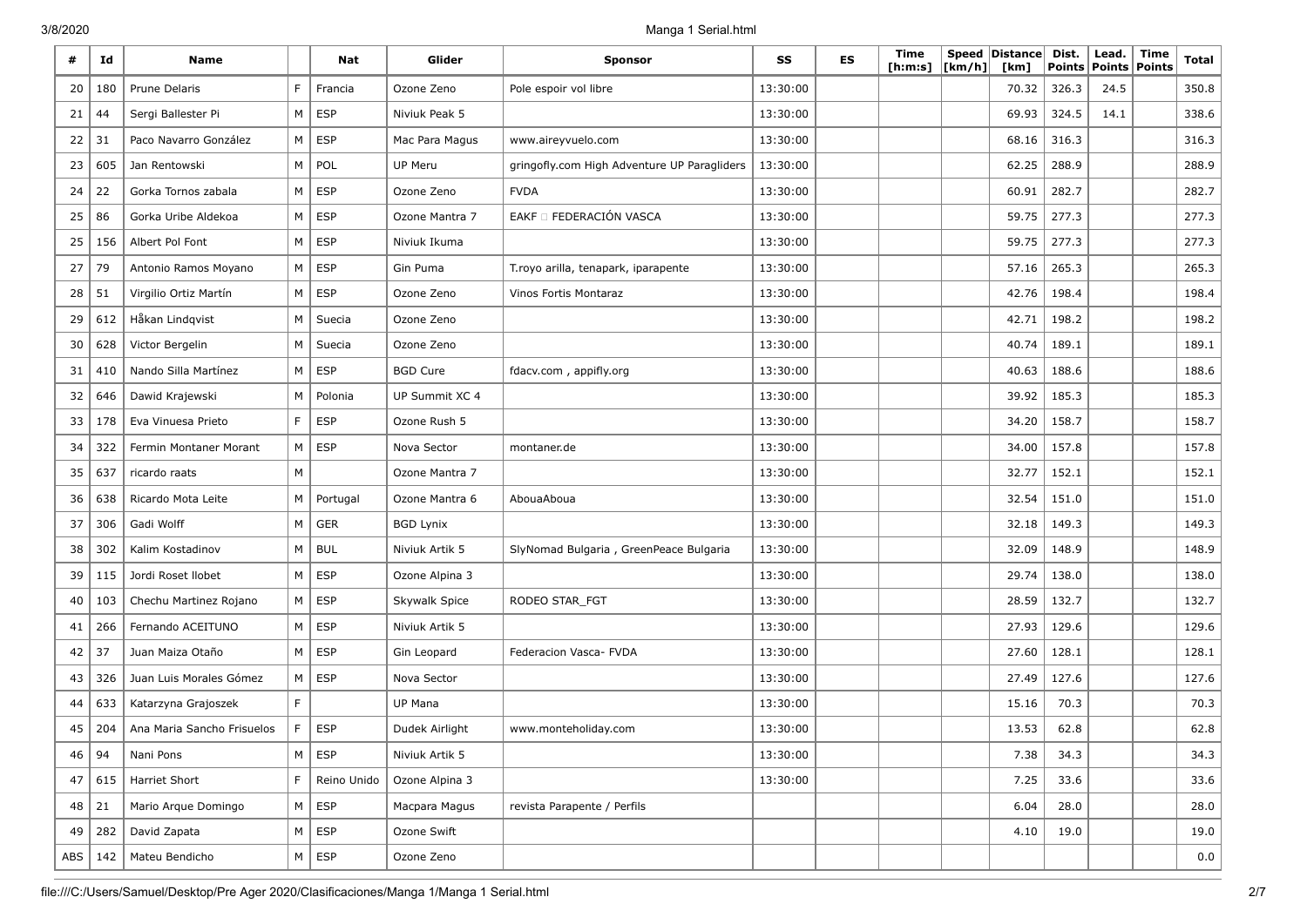|            | Ιd | Name                        |   | <b>Nat</b> | Glider               | Sponsor              | SS | --<br>ES | Time<br>[ <b>h</b> : <b>m</b> : <b>s</b> ] | .<br> [km/h] | <b>Speed Distancel</b><br>[km] | Dist.<br>Points | Lead.<br>  Points   Points | Time | Total |
|------------|----|-----------------------------|---|------------|----------------------|----------------------|----|----------|--------------------------------------------|--------------|--------------------------------|-----------------|----------------------------|------|-------|
| <b>ABS</b> | 88 | Cañada Estébanez<br>Gabriel | м | , ESP      | Windtech<br>ı Dustei | Windtech Paragliders |    |          |                                            |              |                                |                 |                            |      | v.v   |

### **Task definition**

| No             | Lea Dist.        | Id              | Radius         | Open    | Close   | <b>Coordinates</b>                 | Altitude |
|----------------|------------------|-----------------|----------------|---------|---------|------------------------------------|----------|
| 1              | $0.0 \text{ km}$ | D <sub>01</sub> | 400 m l        | 12:30   | $15:00$ | Lat: 42.04635 Lon: 0.74601         | 1560 m   |
| 2 SS           | 2.0 km   A19     |                 | 87000 m l      | 13:30 l |         | 20:30   Lat: 42.08662 Lon: 1.82063 | 725 m    |
| 3 ES           | 86.1 km   A19    |                 | 3000 m $\vert$ | $13:30$ | $20:30$ | Lat: 42.08662 Lon: 1.82063         | 725 m    |
| $\overline{4}$ | 91.1 km          | A19             | 2000 m         | 13:30   | $20:30$ | Lat: 42.08662 Lon: 1.82063         | 725 m    |

#### **Notes**

| Ιd | Name                                    | <b>Note</b> |
|----|-----------------------------------------|-------------|
|    | 142   Mateu Bendicho                    | Ausente     |
|    | 88   Gabriel Cañada Estébanez   Ausente |             |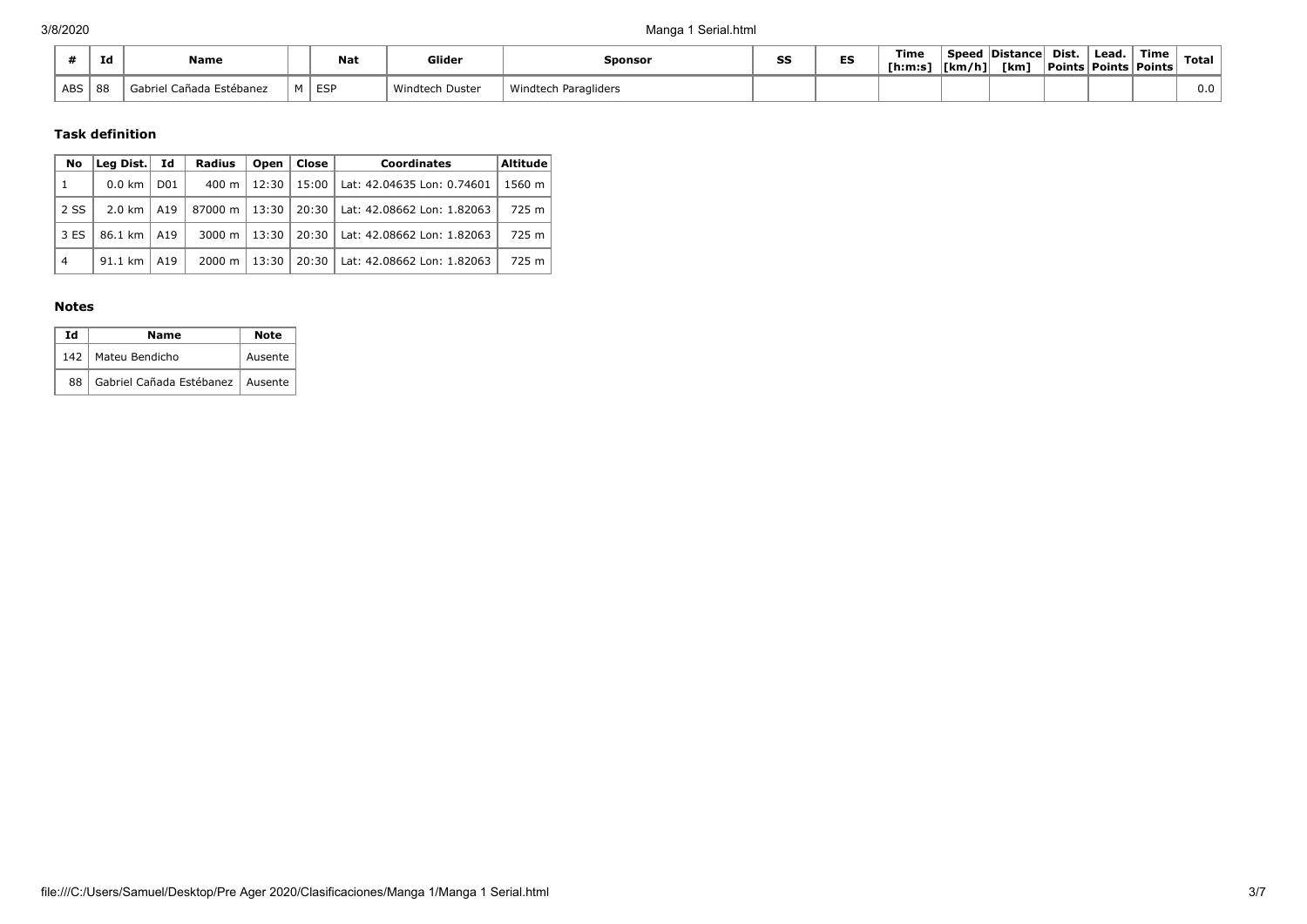3/8/2020 Manga 1 Serial.html

**Pilots not yet processed (NYP)**

**Id Name**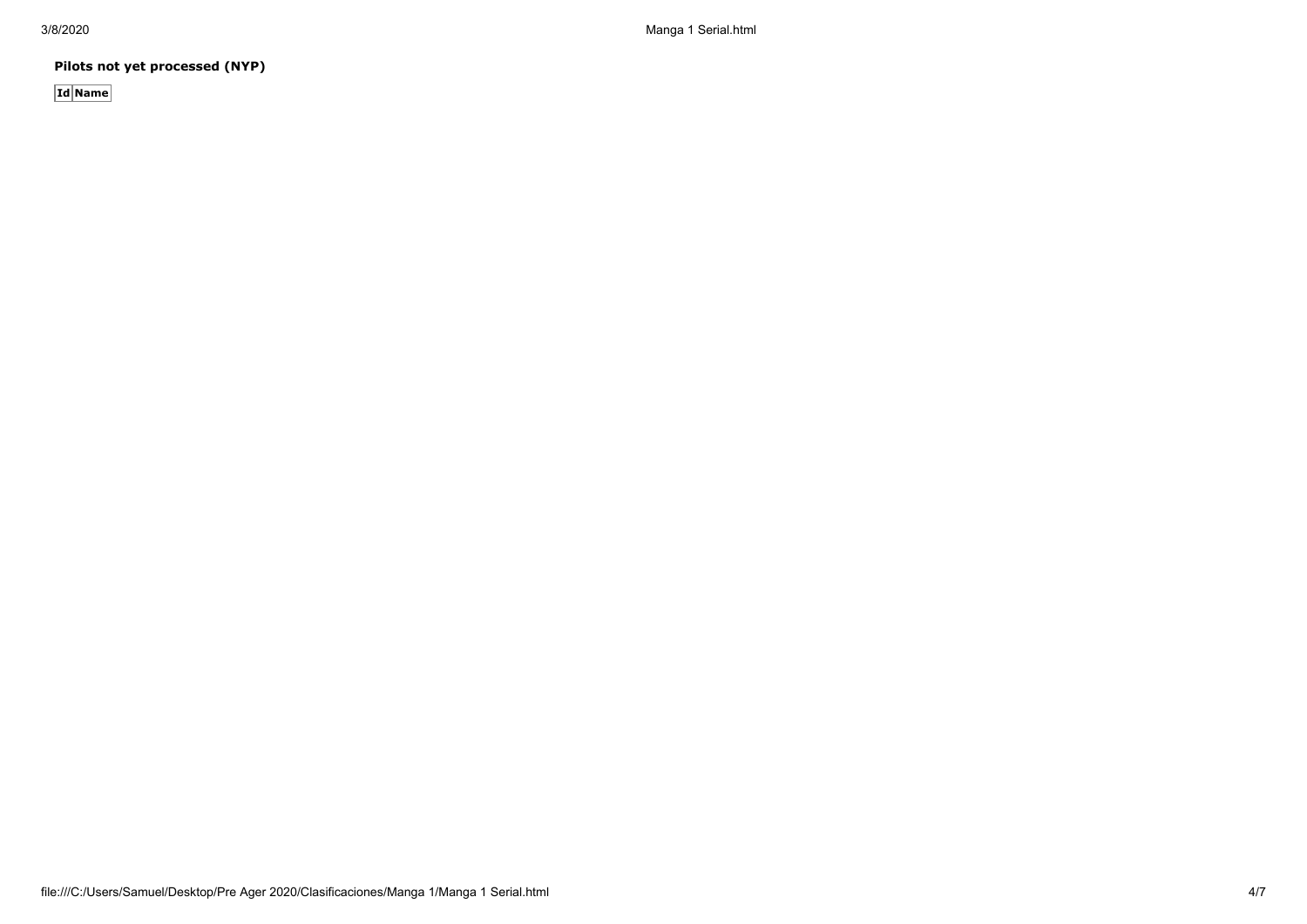### **Task statistics**

| param                           | value                     |
|---------------------------------|---------------------------|
| ss_distance                     | 84.03                     |
| task_distance                   | 91.052                    |
| launch_to_ess_distance          | 86.051                    |
| no_of_pilots_present            | 103                       |
| no_of_pilots_flying             | 103                       |
| no_of_pilots_lo                 | 55                        |
| no_of_pilots_reaching_nom_dist  | 81                        |
| no_of_pilots_reaching_es        | 48                        |
| no_of_pilots_reaching_goal      | 48                        |
| sum_flown_distance              | 7054.729                  |
| best_dist                       | 91.052                    |
| best time                       | 2.3167                    |
| worst_time                      | 3.0661                    |
| qnh_setting                     | 1013.25                   |
| no_of_pilots_in_competition     | 105                       |
| no_of_pilots_landed_before_stop | 0                         |
| sum_dist_over_min               | 6642.729                  |
| sum_real_dist_over_min          | 6642.729                  |
| sum_flown_distances             | 7054.729                  |
| best_real_dist                  | 91.052                    |
| last_start_time                 | 2020-08-02T13:30:00+02:00 |
| first_start_time                | 2020-08-02T13:30:00+02:00 |
| first_finish_time               | 2020-08-02T15:49:00+02:00 |
| max_time_to_get_time_points     | 3.8387                    |
| goalratio                       | 0.466                     |
| arrival_weight                  | 0                         |
| departure_weight                | 0                         |
| leading_weight                  | 0.162                     |
| time_weight                     | 0.4154                    |
| distance_weight                 | 0.4226                    |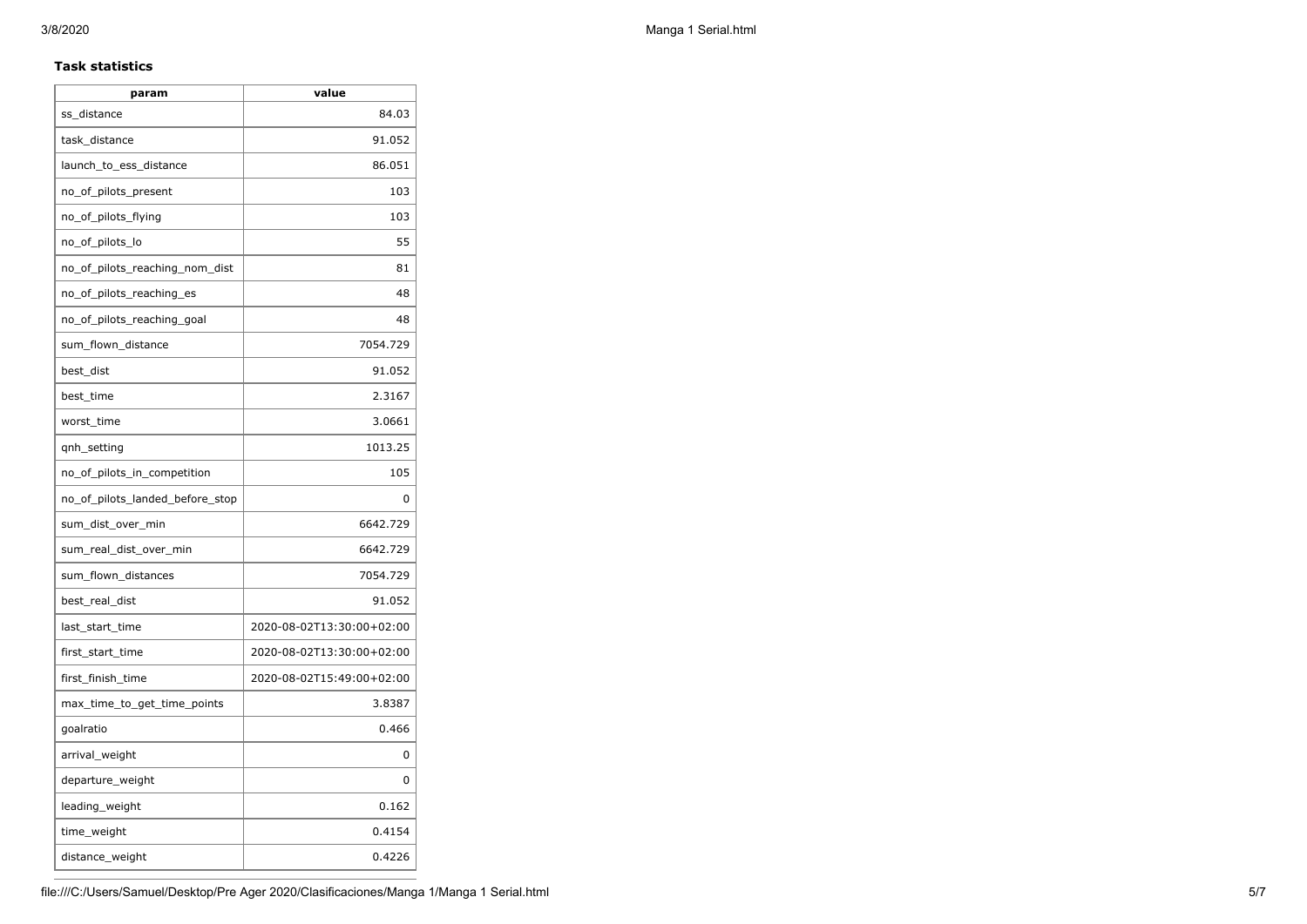| param                        | value        |
|------------------------------|--------------|
| smallest_leading_coefficient | 1.4551       |
| available_points_distance    | 422.572      |
| available_points_time        | 415.428      |
| available_points_departure   | 0            |
| available_points_leading     | 162          |
| available_points_arrival     | <sup>0</sup> |
| time_validity                | 1            |
| launch_validity              | 1            |
| distance_validity            | $\mathbf{1}$ |
| stop_validity                | $\mathbf{1}$ |
| day_quality                  | 1            |
| ftv_day_validity             | 0.9876       |
| time_points_stop_correction  | O            |

## **Scoring formula settings**

| param                                        | value    |
|----------------------------------------------|----------|
| id                                           | GAP2020  |
| use_distance_points                          | 1        |
| use_time_points                              | 1        |
| use_departure_points                         | $\Omega$ |
| use_leading_points                           | 1        |
| use arrival position points                  | $\Omega$ |
| use_arrival_time_points                      | 0        |
| time points if not in goal                   | 0        |
| jump_the_gun_factor                          | $\Omega$ |
| jump_the_gun_max                             | 0        |
| use_1000_points_for_max_day_quality          | $\Omega$ |
| normalize_1000_before_day_quality            | 0        |
| time_validity_based_on_pilot_with_speed_rank | 1        |
| bonus_gr                                     | 4        |
| no pilots in goal factor                     | 0.8      |
| task_stopped_factor                          | 0.7      |